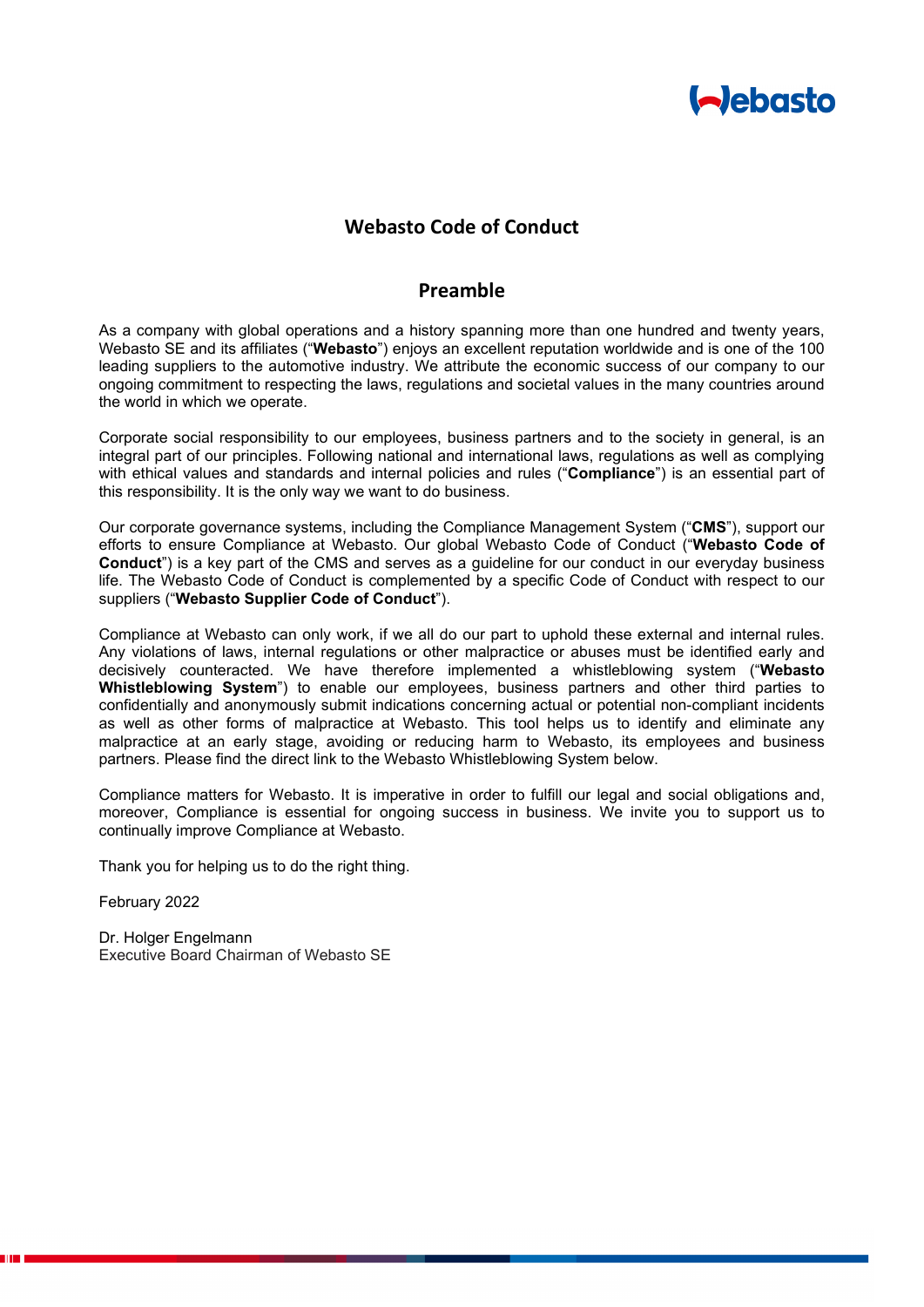

### <span id="page-1-0"></span>**Table of Contents**

III I

|                | 2.1<br>2.2<br>2.3<br>2.4<br>2.5<br>2.6 |  |
|----------------|----------------------------------------|--|
|                |                                        |  |
|                | 4.1<br>4.2                             |  |
|                |                                        |  |
| 7 <sub>1</sub> | 6.1<br>6.2<br>6.3<br>6.4               |  |
|                |                                        |  |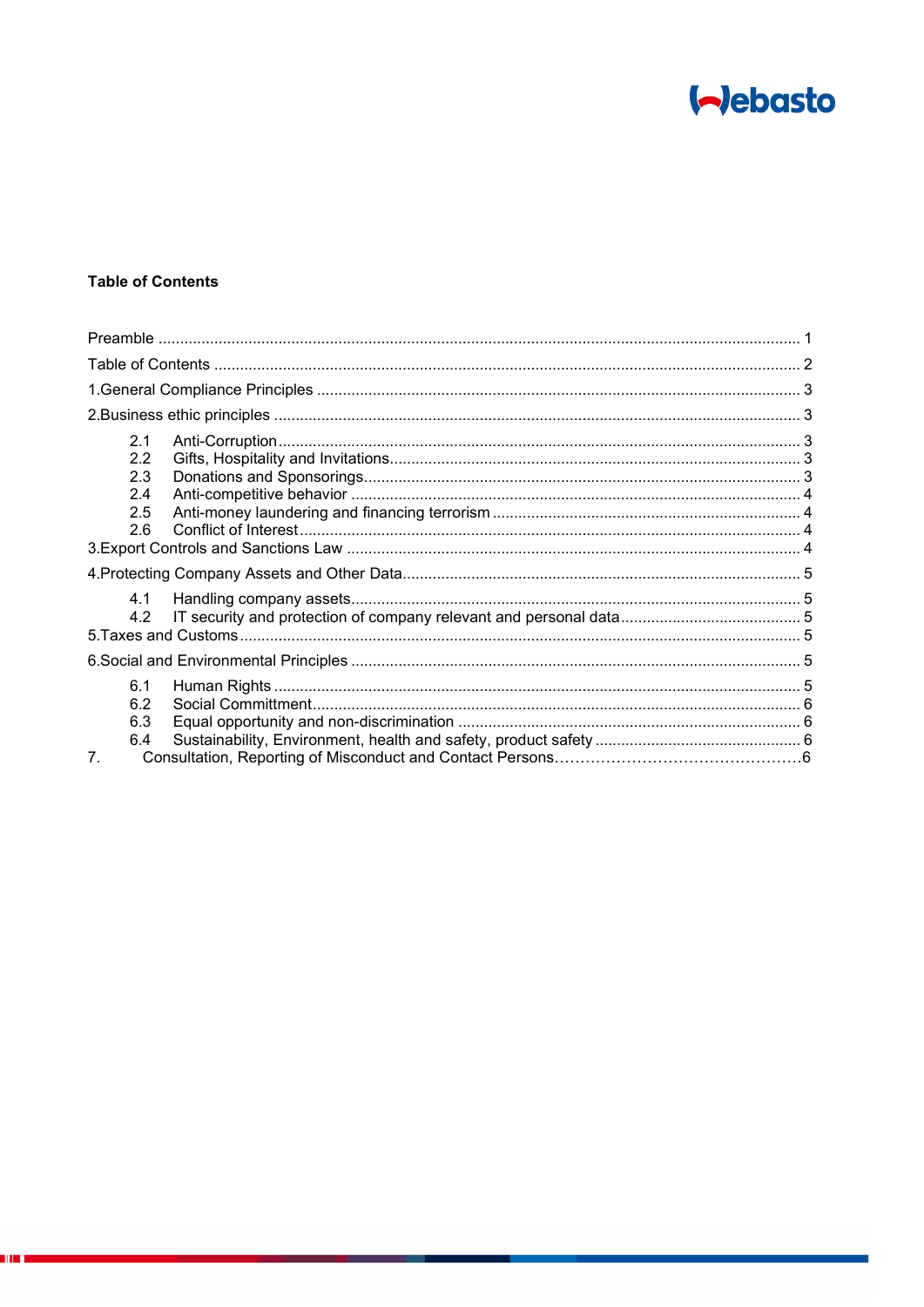

# <span id="page-2-0"></span>**1. General Compliance Principles**

Webasto respects and adheres to all applicable local, national, and international laws and regulations. Our success crucially depends on our compliance with relevant laws and regulations, labor agreements as well as our binding internal policies. Infringements of these laws and regulations can result in serious consequences for our company as well as our employees, business partners and many other stakeholders.

The Webasto Code of Conduct forms a core element of our rules on responsible management and serves as a guideline for our daily conduct of business. It represents a binding policy for all members of the respective managements, the managerial staff and every individual employee of the Webasto Group (collectively, "**Employees**").

All Employees must expect that breaches of Compliance have consequences. Depending on the severity of the respective breach, disciplinary measures, claims for damages under civil law and/or criminal sanctions can follow.

## <span id="page-2-1"></span>**2. Business ethic principles**

### <span id="page-2-2"></span>**2.1 Anti-Corruption**

Webasto does not tolerate and therefore rejects all forms of bribery and corruption. This applies not only to individuals but also to companies, authorities and other institutions. We do not, directly or indirectly, accept a bribe from or offer a bribe to others in the private or in the public sector.

Corruption is subject to criminal sanctions and can lead to criminal charges and penalties for Employees. Moreover, there is the risk that the authorities may impose financial penalties on Webasto as a company. The criminal charges and penalties and the risks of a financial penalty can be even more serious in individual cases, if public officers, i.e. natural persons being employed by governments, government agencies or other public institutions, are involved.

All Employees must adhere to the anti-corruption laws of the countries in which Webasto conducts business. Additionally, we expect our business partners to act in accordance with the principles of our Webasto Code of Conduct/Webasto Supplier Code of Conduct and to observe all statutory requirements – in particular those relating to avoidance of corruption and bribery.

### <span id="page-2-3"></span>**2.2 Gifts, Hospitality and Invitations**

Accepting or granting benefits, in particular, but not limited to, presents, hospitality or invitations to events to individuals in connection with business relationships is only permissible if they are appropriate and transparent. Inappropriate benefits carry the risk that may give rise to doubts concerning the integrity or the independence of our Employees or even constitute the elements of the criminal offense/crime of direct or indirect corruption in individual cases.

Employees may only grant or receive benefits and/or advantages of any kind, directly or indirectly, to the extent that this is legally allowed and within the framework of the relevant Webasto policies, in particular, but not limited to, the provisions of the Webasto Code of Conduct. It is prohibited to accept or grant benefits in any form for the purpose of influencing persons in the private or public sector.

### <span id="page-2-4"></span>**2.3 Donations and Sponsorings**

The purpose of donations is to promote non-profit causes. Sponsoring activities are used to sustainably generate a positive public image and perception for Webasto. Caution is necessary with regard to requests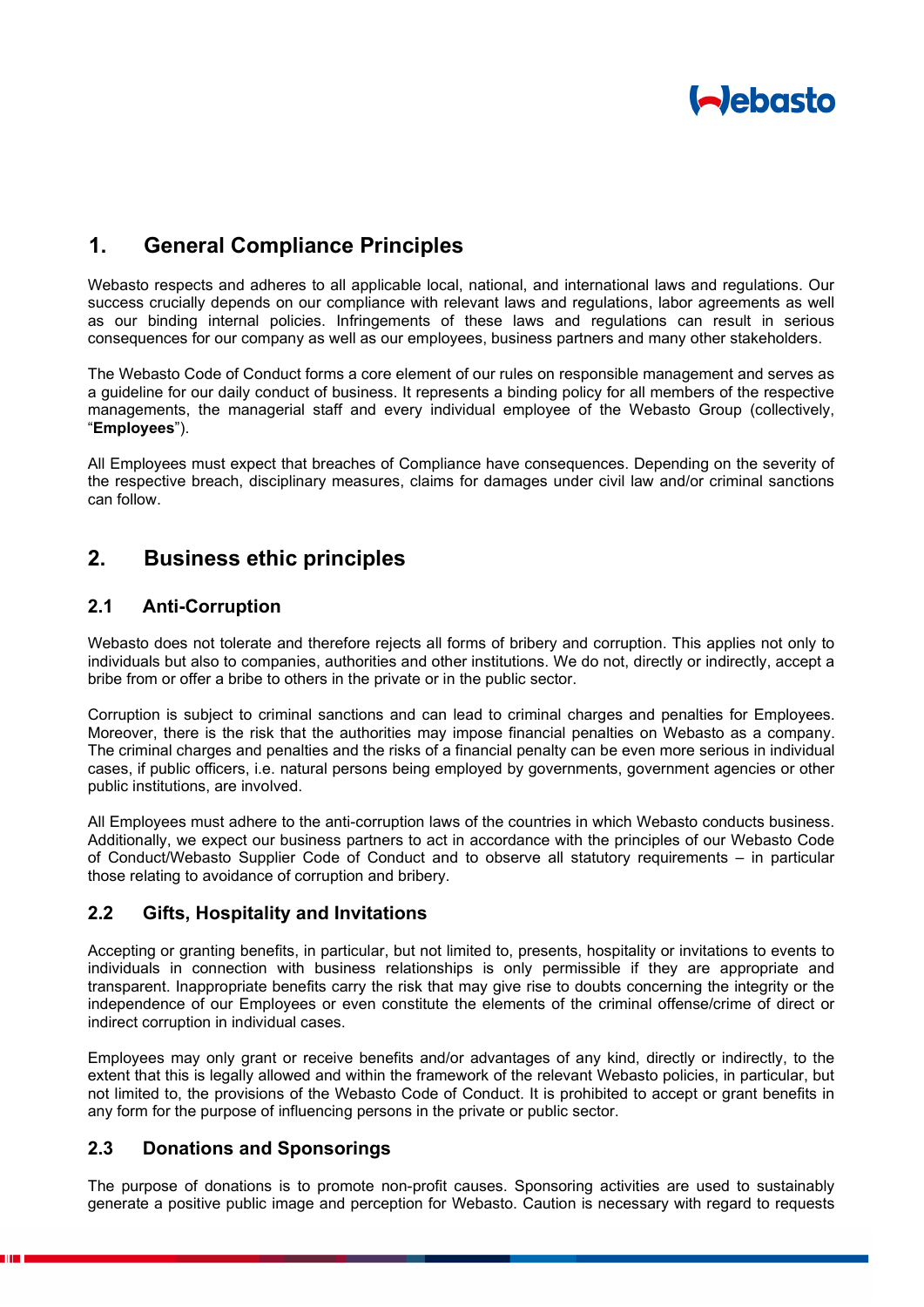

and offers for donations and sponsoring, as this type of benefit can also be seen as bribery. In order to avoid conflicts of interest, every donation and every sponsoring activity must therefore conform to the applicable laws and Webasto internal regulations.

### <span id="page-3-0"></span>**2.4 Anti-competitive behavior**

Webasto does not tolerate any anti-competitive conduct, but transacts business solely based on free, fair and unimpeded competition in compliance with national and international competition and antitrust laws.

Securing free competition in the markets is to the benefit of all consumers. For this reason, the appli- cable competition and antitrust laws prohibit business practices that actually prevent, restrict, and/or distort free competition, or are suitable for doing so, or that aim at preventing, restricting or distorting competition.

Anti-competitive conduct, in particular between Webasto and Webasto's competitors, can lead to considerable financial penalties and claims for damages under civil law against Webasto as well as to the criminal prosecution of the respective Employees. Moreover, this will cause great harm to Webasto's reputation. Webasto expects and requests from the Employees not to participate in practices that are in contravention of competition and antitrust law.

### <span id="page-3-1"></span>**2.5 Anti-money laundering and financing terrorism**

Webasto carefully checks the identity of customers, business partners and other third parties with whom we intend to do business. It is our declared aim to conduct business solely with reputable partners who operate in line with legal provisions and who use resources from legitimate sources.

We neither participate in activities connected with money laundering and the financing of terrorism, nor do we allow or tolerate it. Every Employee is required to report all financial transactions that may give cause to suspect money laundering and to initiate a review of these transactions by the Compliance department.

#### <span id="page-3-2"></span>**2.6 Conflict of Interest**

The Employees are committed to the company's well-being. Therefore, Webasto expects loyalty and integrity from all its Employees. Every Employee has the duty to devote his full working capacity to the company and to perform the tasks assigned to him to the best of his knowledge and ability. Employees may not hold a second job or engage in other activities that may impair this duty, unless Webasto has consented to such jobs or activities.

No Employee may utilize his position within Webasto for his own benefit or the benefit of his family members or related persons or enterprises. Every Employee who has relationships with persons or enterprises that maintain business relationships with Webasto that can lead to conflicts of interest, must report this fact on their own initiative and in writing to the Human Resources Department or the responsible Compliance Officer.

### <span id="page-3-3"></span>**3. Export Controls and Sanctions Law**

Legal regulations on export controls, including the requirement to fight international terrorism, being applicable in particular in Germany, the USA or the European Union, restrict the exchange of goods or services by a country or an economic area due to security-political reasons.

Webasto ensures by means of appropriate processes that transactions and activities both with third parties and within the Webasto Group do not contravene export control and sanctions laws. All Employees involved in the import and export of goods, services, software or technology are required to observe the relevant export control laws and import/export regulations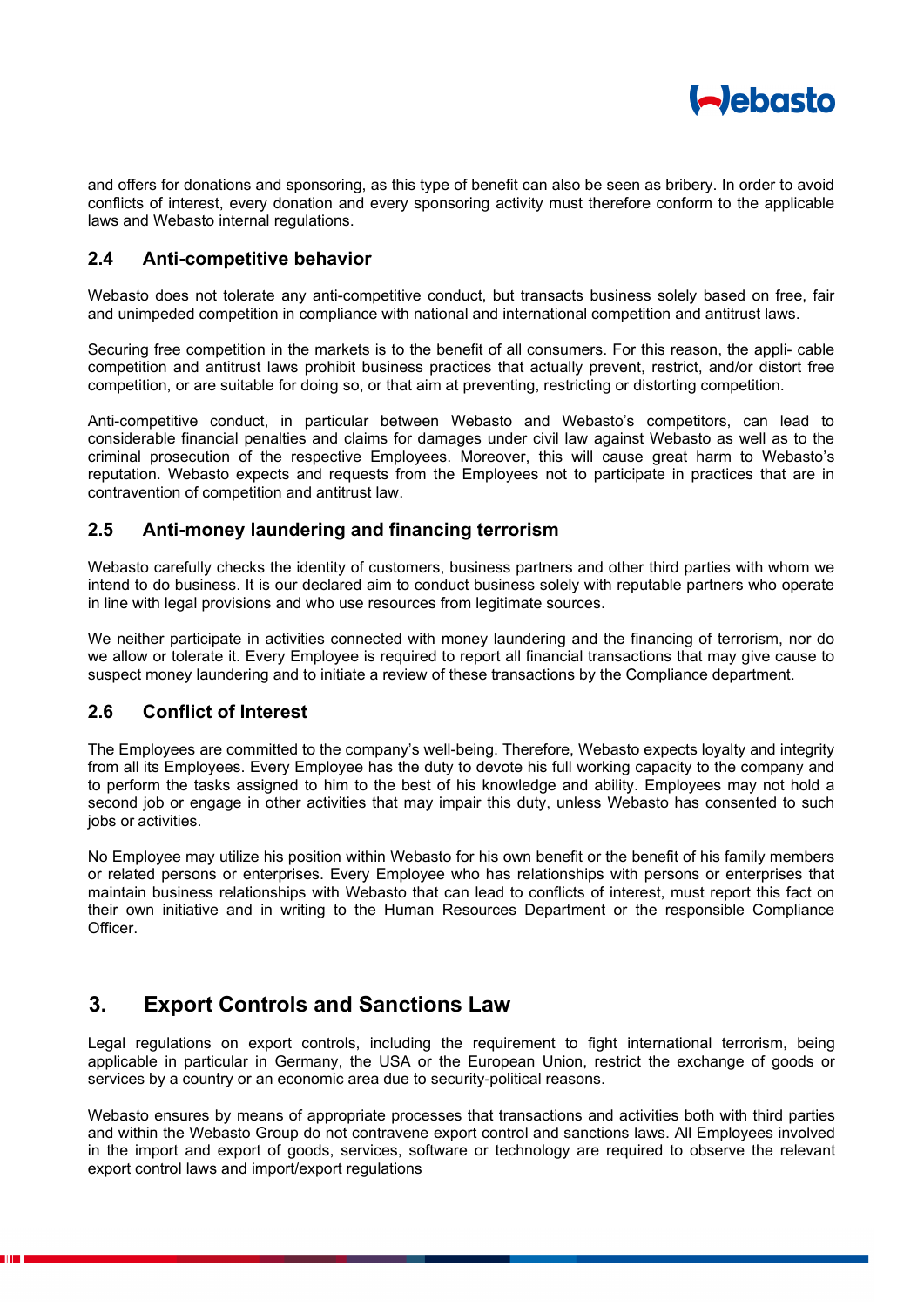

# <span id="page-4-0"></span>**4. Protecting Company Assets and Other Data**

### <span id="page-4-1"></span>**4.1 Handling company assets**

Webasto is the owner of many tangible and intangible assets. This is obvious with respect to fixed assets and current assets (e.g. buildings, production machinery and equipment). However, all business information, in particular but not limited to, business and trade secrets are also assets of Webasto (e.g. business plans, financial data, customer information and intellectual property).

Webasto protects all tangible and intangible in a careful and responsible manner. Employees may use such assets solely for business purposes and ensure confidentiality at all times. The unauthorized disclosure, transfer, licensing, passing on and/or use of the assets of Webasto in any other way can cause considerable harm to Webasto.

The above applies equally to third-party assets. Their unauthorized use is not allowed.

### <span id="page-4-2"></span>**4.2 Information security and protection of company relevant and personal data**

For the efficient and proper execution of Webasto business activities and to support innovation, the use of information technology, e.g. any electronic means including hardware, software, infrastructure and cloud systems is imperative, requires high investments and represents an important asset of Webasto.

In addition, any data and information of Webasto as well as the personal data of Employees, customers, suppliers and/or other business partners are protected by the applicable laws, e.g. intellectual property laws, cybersecurity laws or data protection laws. In particular, the collection, storage, processing and/or other use of personal data requires either the voluntary prior consent of the person concerned on an informed basis or a statutory basis.

Webasto protects its own data and information as well as the personal data of Employees, customers, suppliers and business partners by utilizing the relevant technical and organizational safety standards and implementing appropriate confidentiality measures.

## <span id="page-4-3"></span>**5. Taxes and Customs**

Webasto ensures that any national and international tax and customs regulations (e.g. laws, edicts issued by the financial authorities, decisions of the tax courts judgments, administrative acts, etc.) applicable to the companies belonging to Webasto are complied with and observed. We do not pursue any improper tax avoidance strategies.

## <span id="page-4-4"></span>**6. Social and Environmental Principles**

### <span id="page-4-5"></span>**6.1 Human Rights**

Ethical behavior is a basic principle at Webasto. Webasto respects, protects and promotes the applicable regulations for the protection of human rights in accordance with the Universal Declaration of Human Rights of the United Nations and the European Convention for the Protection of Human Rights and Fundamental Freedoms. This applies not only within the Webasto, but also to external third parties. Child labor, infringement of applicable regulations for in particular young workers as well as any kind or shape of modern slavery or forced compulsory labor is not tolerated within the Webasto.

Therefore, we respect human rights in our dealings with others, whether within the Webasto or vis-à-vis external third parties. Every Employee is required to report any indications of infringements of human rights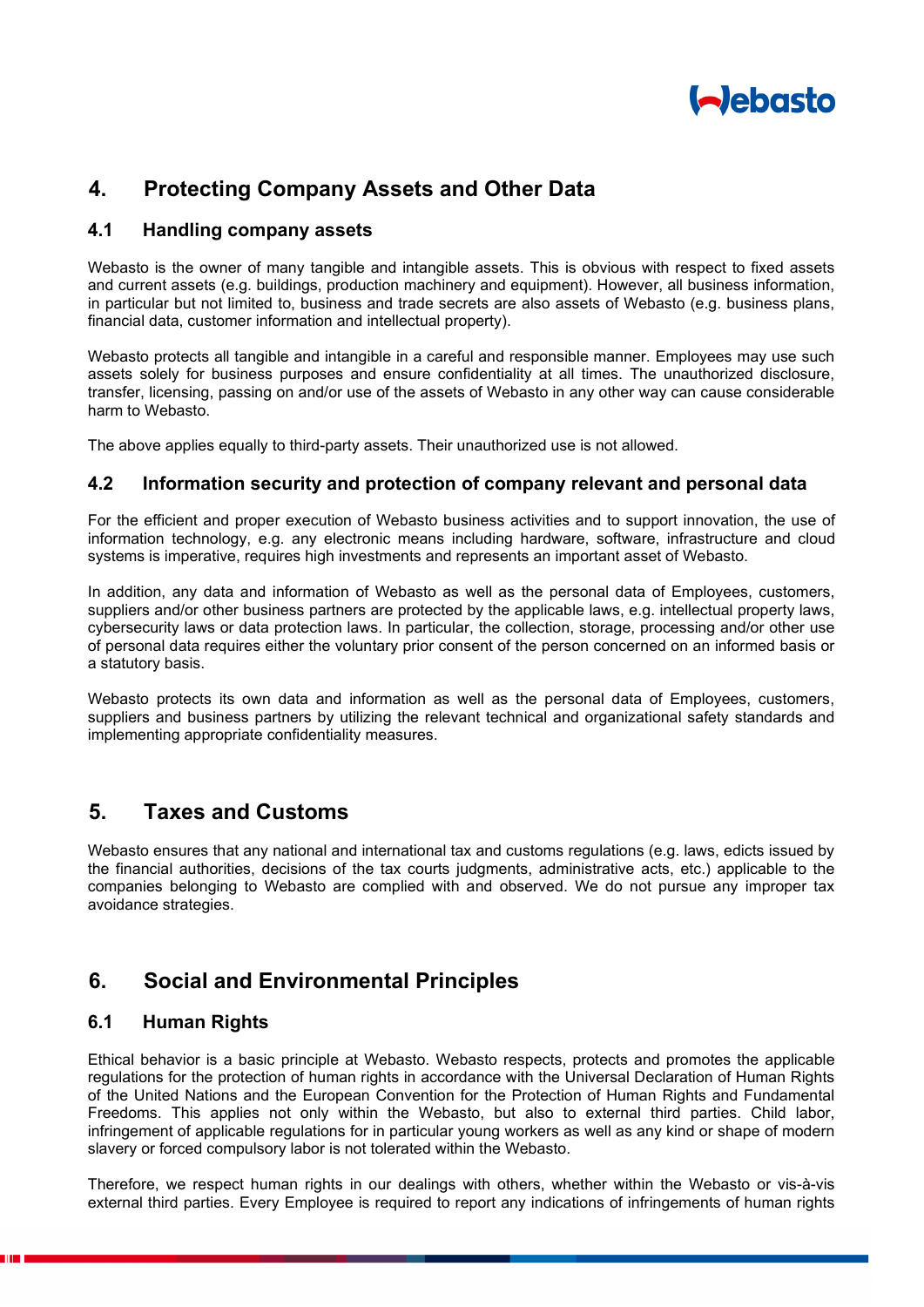

and fundamental freedoms in their working environment. Webasto recognizes the rights of its Employees to form representatives' bodies and participate in collective bargaining regarding working conditions. Webasto pays its Employees at least the legal minimum wage applicable in the economic area concerned and remunerates with competitive compensation which is completed with additional benefits.

### <span id="page-5-0"></span>**6.2 Social Committment**

Webasto is aware of its social responsibility. Our national subsidiaries and locations around the world have been engaged in charitable projects in their regions for a long time. Webasto is also active beyond its corporate borders and funds charitable projects, associations and institutions worldwide with the Webasto Foundation. Webasto Foundation aims to encourage people in general but also the Employees to do more for others in their private, professional and social contexts.

### <span id="page-5-1"></span>**6.3 Equal opportunity and non-discrimination**

Equal opportunity and non-discrimination are key principles of Webasto corporate policy and corporate culture. Due to its global business activities, Webasto is in contact with many different cultures and has long been open to and tolerant of new and other approaches. Webasto appreciates and promotes diversity. The various backgrounds, cultures, languages and ideas held by the Employees help us to maintain competitive advantages for Webasto by generating innovations. In the daily business, Webasto as a principle respects and protects applicable laws regarding wages and benefits, working hours and the freedom of association for all of the Employees.

Therefore, Webasto offers everyone equal opportunities. The Webasto company policy intends to ensure that Employees do not discriminate or harass a person due to his gender, race, ethnic or national origin, religion, or belief, age, disability, sexual orientation or other characteristics protected by law.

### <span id="page-5-2"></span>**6.4 Sustainability, Environment, health and safety, product safety**

Webasto handles matters relating to environmental protection, employee health and safety, and product safety issues with the same degree of responsibility as matters relating to quality, productivity and cost efficiency issues. As part of our commitment to a sustainable development, we proactively take steps to deploy new, sustainable technologies and processes in order to minimize the consequences of our activities for the environment (e.g. reduction of waste and water consumption, improve water and air quality, management of chemicals, reduction of greenhouse emissions, using renewable energies).

Webasto conducts business in compliance with the applicable health, work safety, environmental protection and product safety laws as well as our company policies and best practice standards. Webasto takes all appropriate and feasible measures to ensure a safe, healthy, and clean working environment, to protect the environment, and takes into account all of the legal and technical requirements and standards for product safety (i.e. technical compliance). Webasto complies with the prohibition of child labor and on compulsory labor.

We systematically implement the Webasto work safety, environmental protection and product safety policies with the aid of all required technical, organizational and staffing measures.

# <span id="page-5-3"></span>**7. Consultation, Reporting of Misconduct and Contact Persons**

All Employees must be conscious of the fact that breaches of national or international laws, labor agreements and/or binding internal policies can lead to considerable damage to the respective company, the respective Employees as well as to the respective business partners.

The interests and rights of everyone within Webasto can only be protected and preserved from harm if suspected or actual breaches of Compliance are actively addressed.